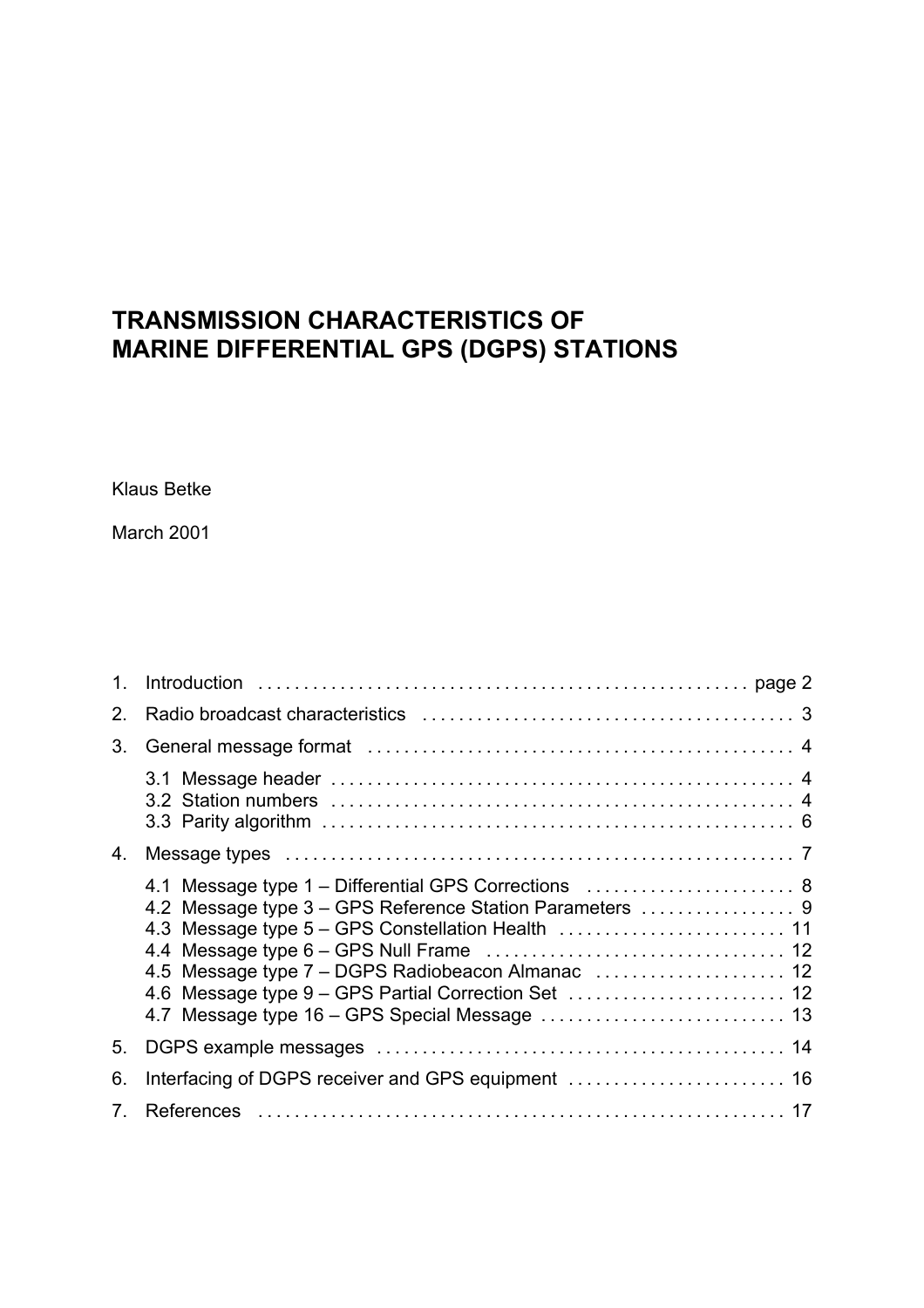# **1. Introduction**

The Global Positioning System (GPS) and the GLObal NAvigation Satellite System (GLONASS) are satellite-based positioning systems, generically called Global Navigation Satellite Systems (GNSSs). The positioning accuracy of these systems is influenced by various effects. Some GNSS errors are:

- satellite ephemeris prediction errors,
- ionospheric delay errors,
- tropospheric delay errors at the reference station,
- artificial errors induced by Selective Availability techniques (SA; GPS only).

These errors can be largely reduced by applying corrections to the "pseudoranges" (the raw distance to a GNSS satellite, containing time as an unknown quantity) computed by the satellite navigation equipment. The correction data is derived from satellite receivers at a *reference station* with known geographic location, from where it is distributed to the users. This method is known as Differential GNSS (DGNSS). A coding standard for DGNSS services has been defined by the "Radio Technical Commission For Maritime Services" (RTCM), Special Committee No. 104 [1].

After SA has been turned off "permanently" in May 2000, interest in DGNSS has declined somewhat. But still the positioning error can be reduced from about 30 metres to below 3 metres by DGNSS.

Numerous DGNSS services exist. At present, however, most of them are pure DGPS services, with no reference to GLONASS. Data is distributed over satellites, FM broadcast stations (Radio Data System, RDS), dedicated VHF transmitters, on shortwave and longwave, as well as via LORAN navigation transmitters [2]. Of particular interest are marine radiobeacons operating on frequencies near 300 kHz. These are not commercial services, but operated by government authorities. Usage is free of charge and the broadcasts are not encrypted. Furthermore, a simple coding is used. While all DGNSS services use RTCM messages, marine DGPS stations transmit them "plain", without additional data layers. The beacons have nominal ranges from 40 to 300 nautical miles, but can often be received at much greater distances during the night.

This paper is intended for radio enthusiasts who wish to build their own decoder, or who are just curious about these transmissions. Designers of DGNSS equipment are referred to the original RTCM documents [1].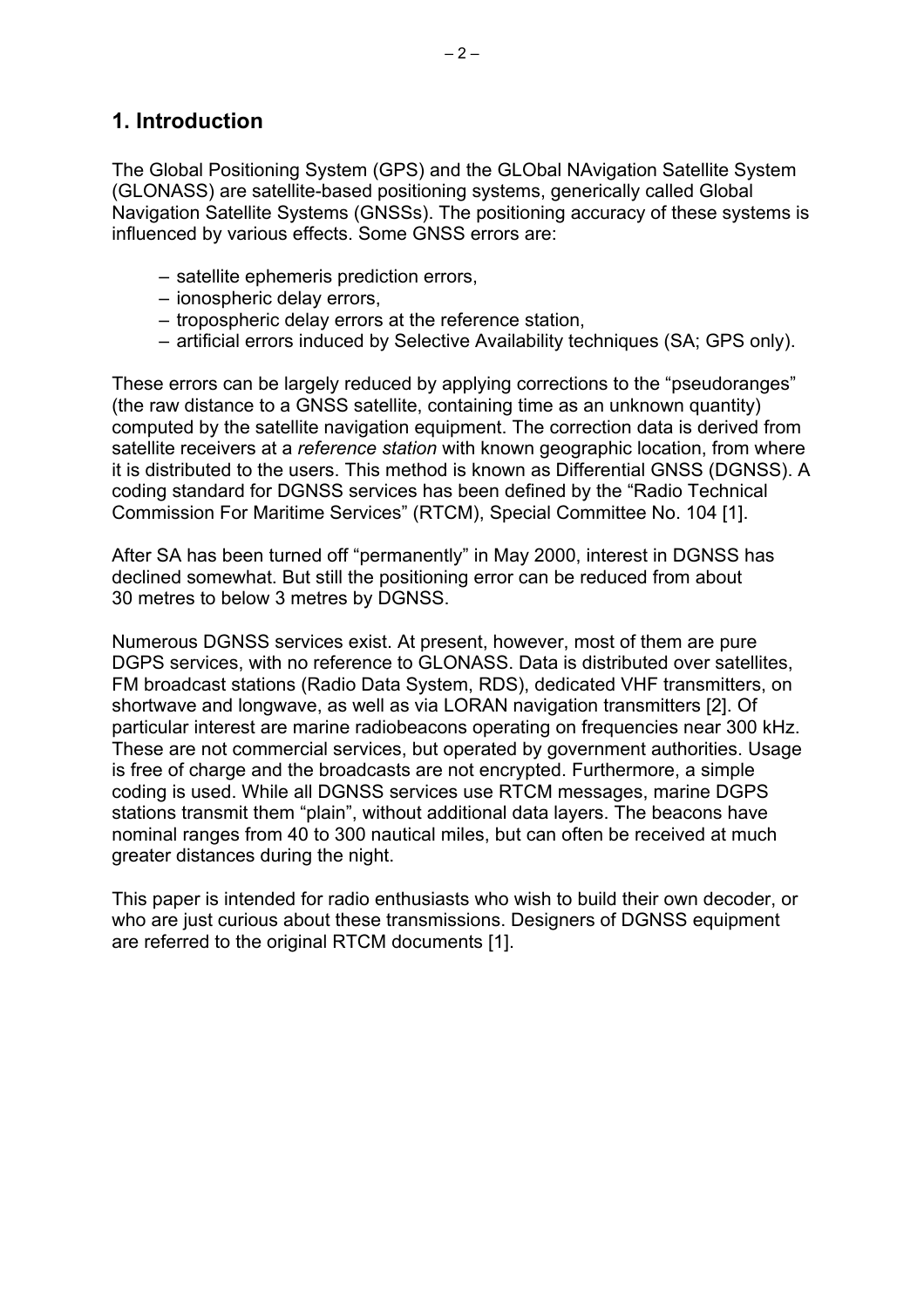### **2. Radio broadcast characteristics**

Marine DGPS radiobeacons are operating in in frequency range 284.5 - 325 kHz. In ITU Region 1 (Africa, parts of Asia and Europe), the band extends from 284.5 to 315 kHz. Station lists are available on the Internet, see [3] and [4].

DGPS broadcasts utilise Minimum Shift Keying (MSK) modulation, a frequency shift keying mode with very small bandwidth. The 99 percent power containment bandwidth of the signal is 1.17 times the bit rate [5]. The peak-to-peak frequency deviation equals half the bit rate, which is either 100 or 200 bps. These facts are illustrated by some measurement results shown in figure 2.1 and 2.2.



Figure 2.1. Instantaneous frequency vs time for DGPS beacons transmitting at 100 bps (upper trace) and 200 bps, measured with a quadrature demodulator implemented in software (MATLAB). The receiver's center frequency was approximately 675 Hz.



Figure 2.2. Measured spectra of 100 and 200 bps DGPS stations.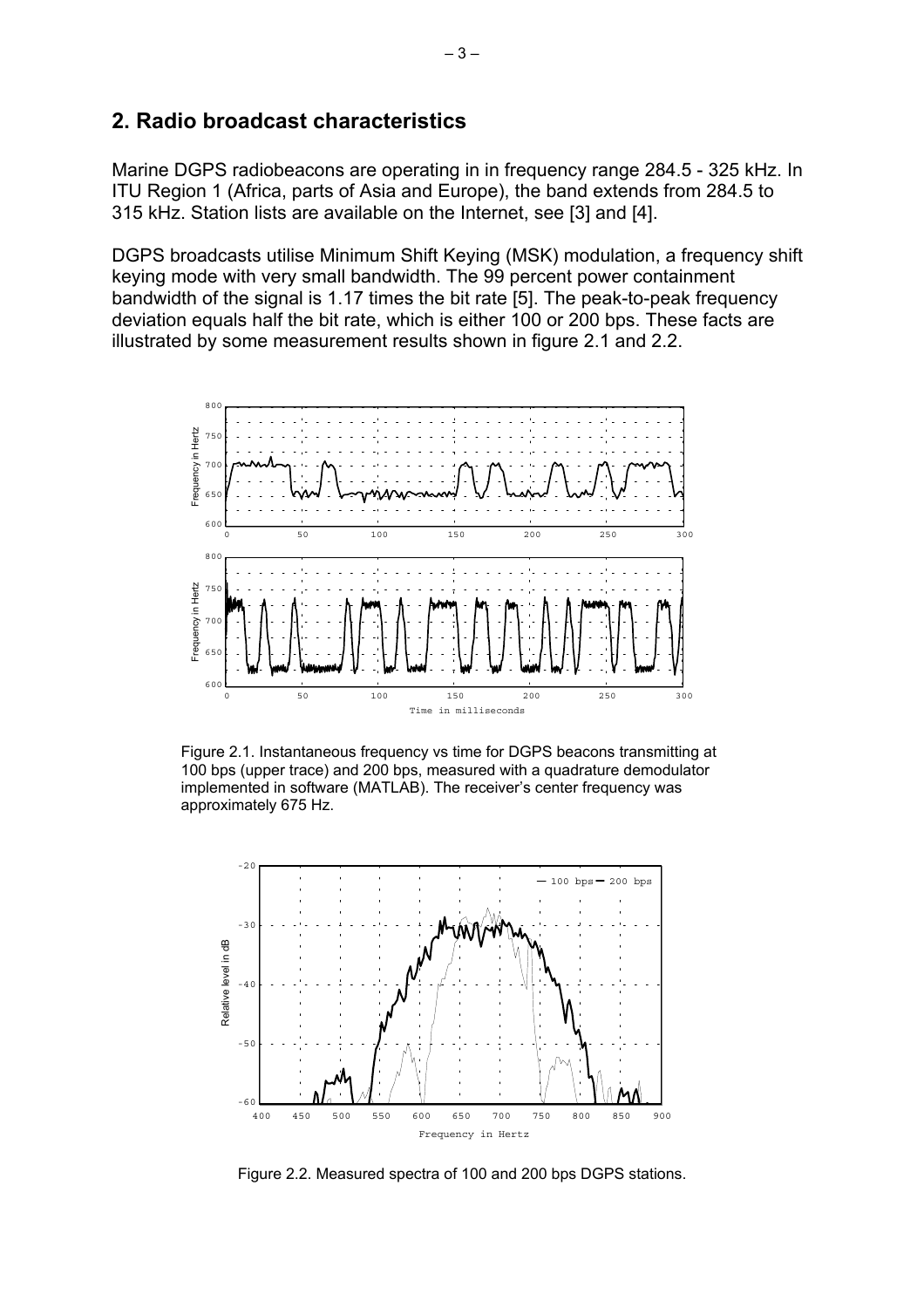# **3. General message format**

### **3.1 Message header**

The DGNSS format is similar to the GPS data format; it has the same word size of 30 bits and employs the same parity algorithm. Each message is  $N + 2$  words long, a header of two words, and N words containing data (figure 3.1 and table 3.1). N varies with message type, and sometimes also within a message type.



| Figure 3.1. Two-word header for all message types. Bits are numbered 1 through |  |
|--------------------------------------------------------------------------------|--|
| 30; bit 1 is transmitted first.                                                |  |

| <b>Parameter</b>         | <b>Bits</b>  | <b>Meaning</b>                                                                                                                                                                                                                                                                                             |
|--------------------------|--------------|------------------------------------------------------------------------------------------------------------------------------------------------------------------------------------------------------------------------------------------------------------------------------------------------------------|
| <b>PREAMBLE</b><br>8     |              | fixed bit pattern 0110 0110                                                                                                                                                                                                                                                                                |
| <b>MESSAGE TYPE</b><br>6 |              | message type; $0 - 63$                                                                                                                                                                                                                                                                                     |
| <b>STATION NUMBER</b>    | 10           | reference station number; 0 - 1023                                                                                                                                                                                                                                                                         |
| MODIFIED Z-COUNT         | 13           | counts from 0 to 6000; increments every 0.6 seconds                                                                                                                                                                                                                                                        |
| <b>SEQ</b>               | 3            | counts from 0 to 7; increments on each message                                                                                                                                                                                                                                                             |
| N                        | 5            | number of data words following; 0 - 31                                                                                                                                                                                                                                                                     |
| <b>HEALTH</b>            | 3            | $0 = \text{UDRE scale factor} = 1.0$<br>$1 = \text{UDRE scale factor} = 0.75$<br>$2 = \text{UDRE scale factor} = 0.5$<br>$3 = \text{UDRE scale factor} = 0.3$<br>$4 =$ UDRE scale factor = 0.2<br>$5 =$ UDRE scale factor = 0.1<br>$6$ = transmission not monitored<br>$7$ = reference station not working |
| <b>PARITY</b>            | $2 \times 6$ | see section 3.3                                                                                                                                                                                                                                                                                            |

Table 3.1. Header content. UDRE is the "User Differential Range Error". For details see section 4.1.

## **3.2 Station numbers**

The station number in the first header word helps to identify the received beacon. Two numbers exits: 1. GPS reference station number and 2. DGPS broadcast station number (Table 3.2). The numbers itself are not part of the RTCM standard, but are assigned by IALA [3]. Some authorities stick to the RTCM standard and send the reference station number, others use the broadcast station number. DGPS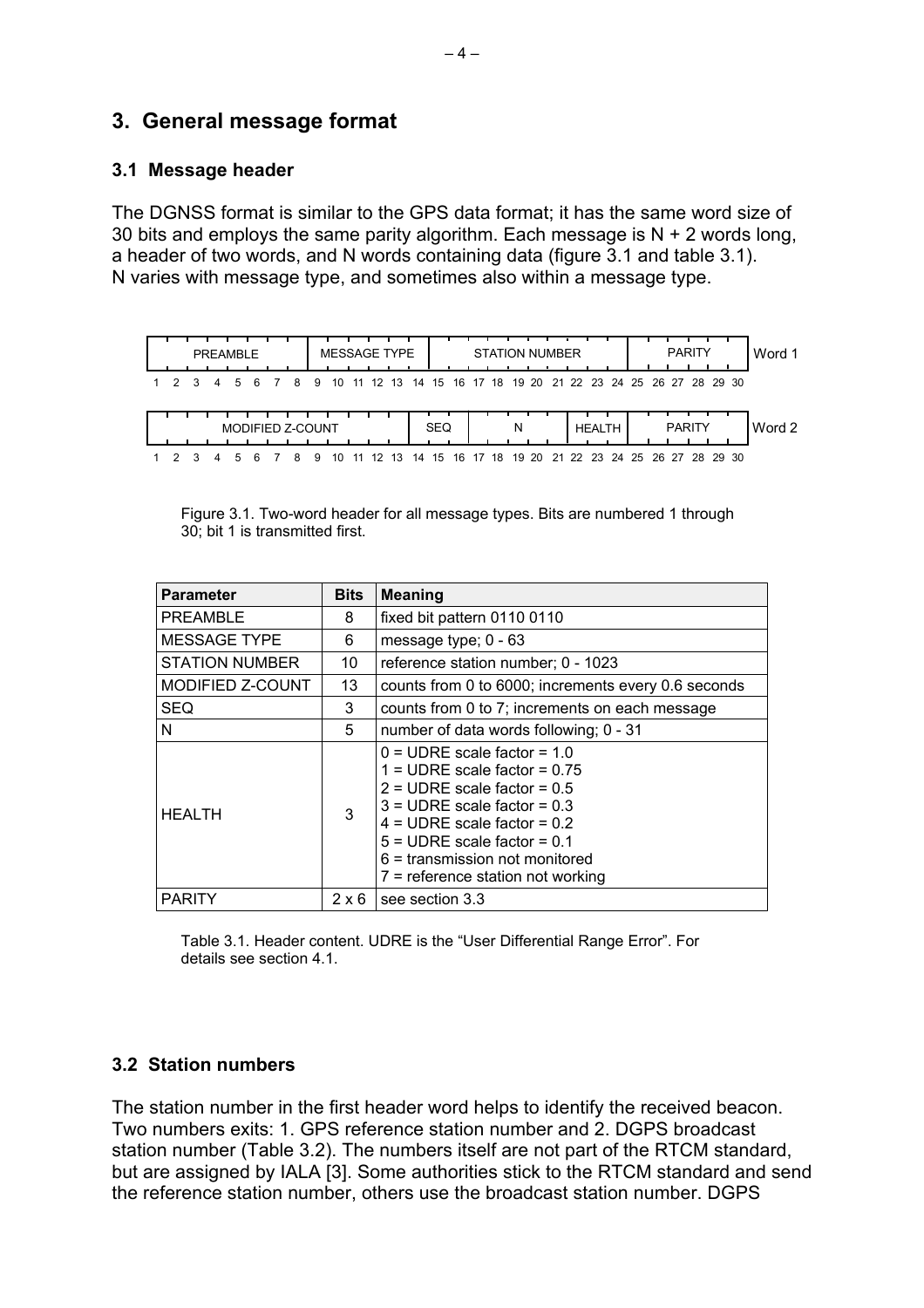beacons in the UK, Norway and Denmark, for example, transmit reference station numbers, while those in The Netherlands, Germany, Sweden and Finland send the broadcast station number. This confusion has not been resolved so far.

| <b>Broadcast</b><br>station ID | <b>Geographical area</b>                                  | <b>Reference</b><br>station ID |
|--------------------------------|-----------------------------------------------------------|--------------------------------|
| $000 - 099$                    | Russian Federation,<br>Commonwealth of Independent States | $000 - 199$                    |
| 100 - 199                      | <b>Indian Ocean</b>                                       | 400 - 599                      |
| 200 - 299                      | Africa                                                    | 200 - 329                      |
| 300 - 399                      | Mediterranean, North Africa                               | 400 - 599                      |
| 300 - 329                      | Italy                                                     | 400 - 439                      |
| 330 - 339                      | France                                                    | 460 - 479                      |
| 340 - 349                      | Portugal                                                  | 480 - 499                      |
| 350 - 370                      | Spain                                                     | $500 - 540$                    |
| 400 - 539                      | Northern Europe, Baltic                                   | 600 - 899                      |
| $400 - 409$                    | Finland                                                   | $600 - 619$                    |
| 410 - 419                      | Iceland                                                   | 620 - 639                      |
| 420 - 429                      | Netherlands, Belgium                                      | 640 - 659                      |
| 430 - 439                      | Ireland                                                   | 660 - 679                      |
| 440 - 449                      | United Kingdom                                            | 680 - 699                      |
| 450 - 459                      | Denmark                                                   | 700 - 719                      |
| 460 - 469                      | Sweden                                                    | 720 - 739                      |
| 480 - 489                      | Poland                                                    | 740 - 759                      |
| 490 - 499                      | Germany                                                   | 760 - 779                      |
| $500 - 529$                    | Norway                                                    | 780 - 839                      |
| 600 - 699                      | China, Japan, Korea                                       | 600 - 799                      |
| 600 - 629                      | China                                                     | 600 - 659                      |
| 630 - 659                      | Japan                                                     | 660 - 719                      |
| 660 - 674                      | Korea                                                     | 720 - 749                      |
| 700 - 799                      | Australia, New Zealand, South East Asia                   | $000 - 299$                    |
| 700 - 729                      | Australia                                                 | $000 - 059$                    |
| 730 - 759                      | New Zealand                                               | $060 - 119$                    |
| 800 - 899                      | <b>USA</b>                                                | $000 - 299$                    |
| $900 - 949$                    | Canada                                                    | 300 - 399                      |
| 950 - 999                      | Caribbean, Mexico,<br>Central & South America             | $400 - 559$                    |
| 951 - 960                      | Caribbean                                                 | 400 - 419                      |
| $961 - 970$                    | Mexico                                                    | 420 - 439                      |
| 971 - 980                      | <b>Central America</b>                                    | 440 - 459                      |
| 981 - 990                      | South America                                             | 460 - 479                      |
| 1000 - 1023                    | Pacific Ocean                                             | 300 - 399                      |

Table 3.2. Assignment of station numbers.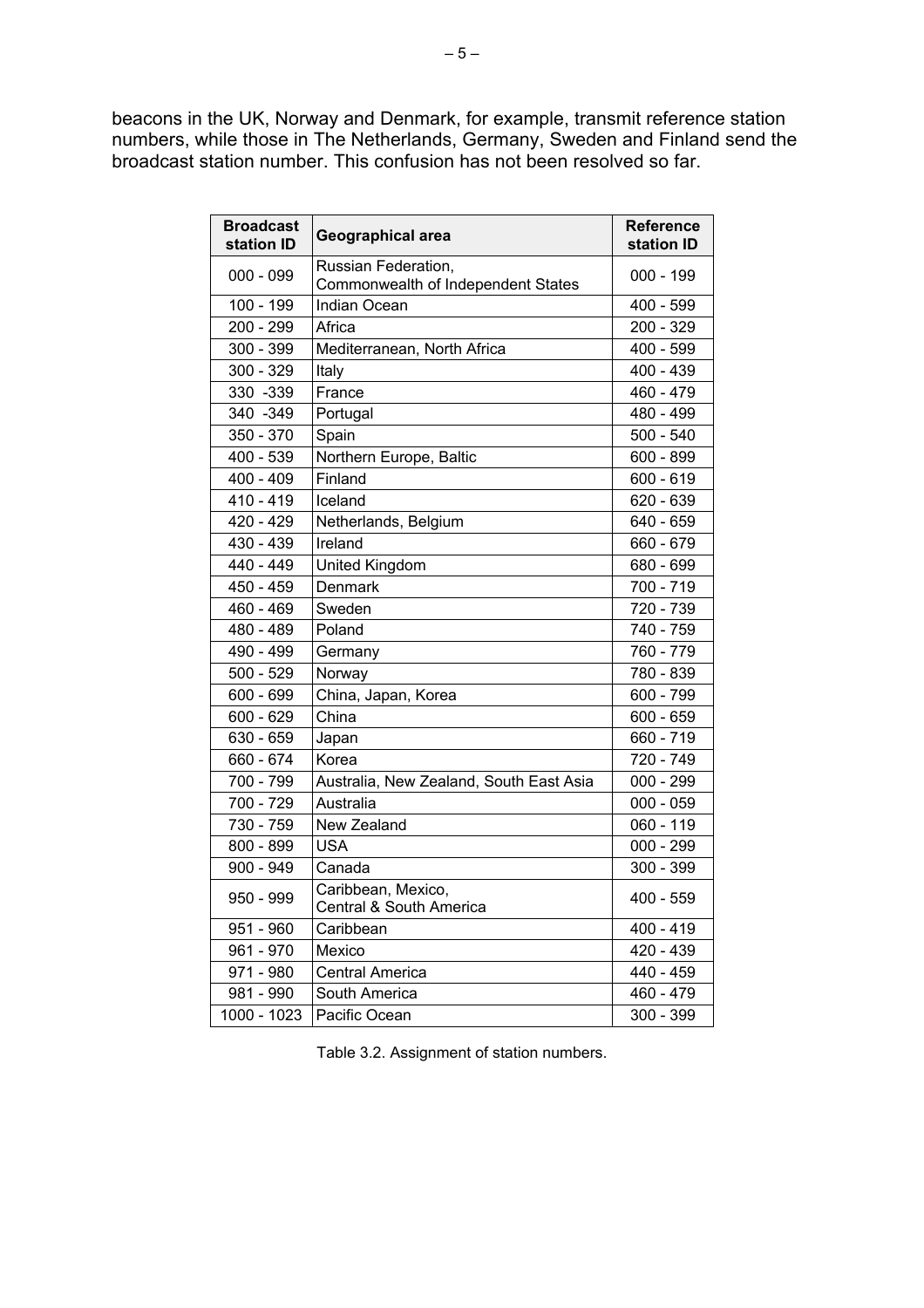#### **3.3 Parity algorithm**

Bit 25 through 30 of each message word are parity bits. Transmitted bits D1 - D30 are computed from the original data bits d1 - d24 according to the GPS parity scheme [6]:

```
DI = d1 * D30'D2 = d2*D30'D3 = d3*D30'...
D24 = d24*D30'D25 = D29'*d1*d2*d3*d5*d6*d10*d11*d12*d13*d14*d17*d18*d20*d23
D26 = D30'*d2*d3*d4*d6*d7*d11*d12*d13*d14*d15*d18*d19*d21*d24
D27 = D29'*d1*d3*d4*d5*d7*d8*d12*d13*d14*d15*d16*d19*d20*d22
D28 = D30'*d2*d4*d5*d6*d8*d9*d13*d14*d15*d16*d17*d20*d21*d23
D29 = D30'*d1*d3*d5*d6*d7*d9*d10*d14*d15*d16*d17*d18*d21*d22*d24
D30 = D29'*d3*d5*d6*d8*d9*d10*d11*d13*d15*d19*d22*d23*d24
```
The asterisk in these equations denotes an exclusive-or operation. D1 - D30 are now also the received bits. If the received parity bits D25 - D30 do not equal the computed D25 - D30, an error has occurred. D29' and D30' are D29 and D30 of the preceding word. To recover the original data d1 - d24, the received bits D1 - D24 must be inverted, if  $D30' = 1$ , see equations for  $D1 - D24$ . This has to be done *before* the parity bits are computed.

As a consequence of this scheme, the data polarity of the receiver output is irrelevant: inverting the bit stream affects both D29'/D30' and all other bits, and the result for the recovered d1 - d24 remains the same. Hence when receiving marine DGPS beacons with a communications receiver, either sideband can be used.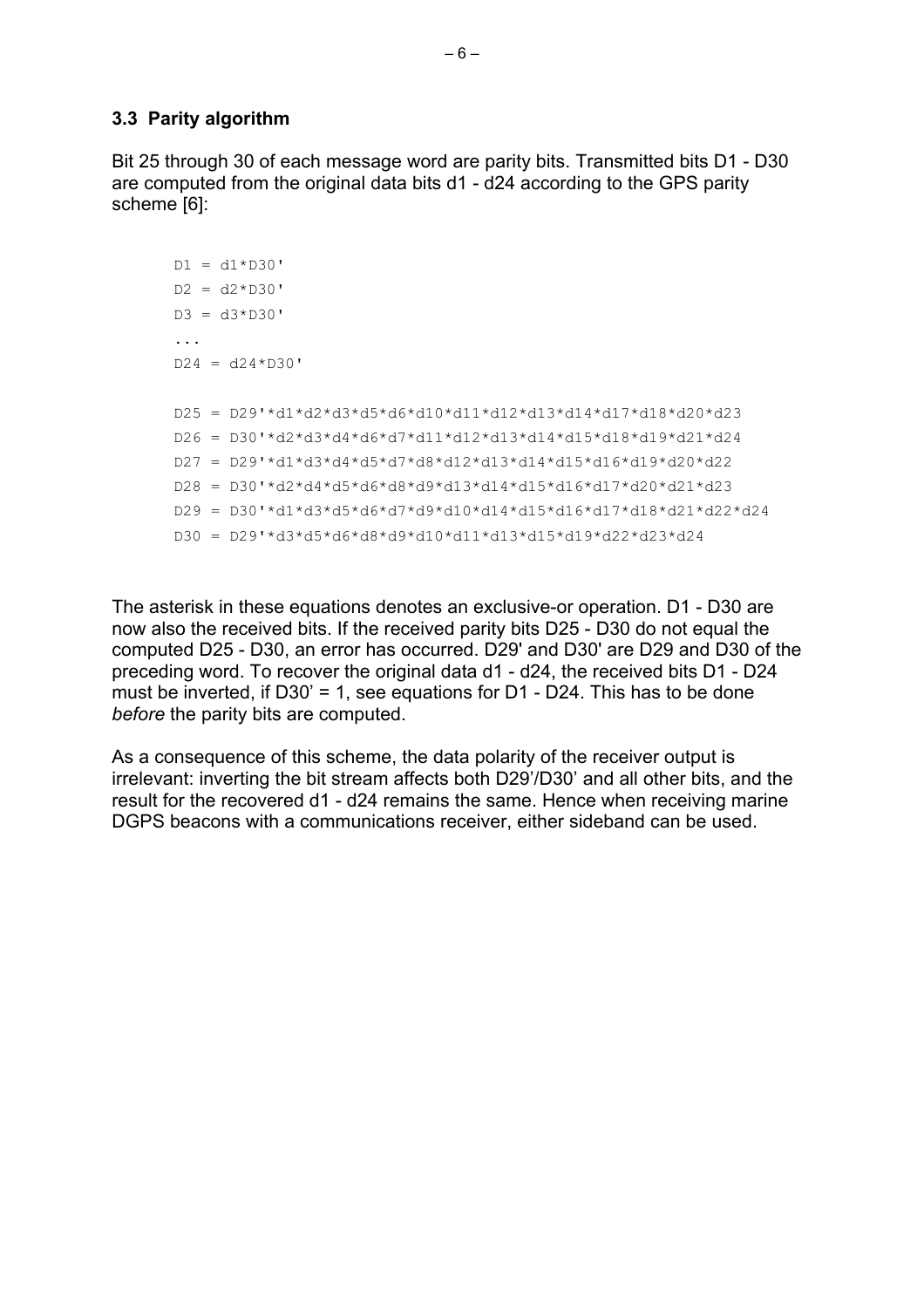# **4. Message types**

33 of 64 possible message are defined in RTCM-104 V2.2, see table 4.1. Marine DGPS beacons transmit either message type 1 or type 9, as well as types 3, 6, 7 and sometimes type 16. A few stations also include types 2 and 5.

| <b>Message</b><br>type no. | <b>Status</b><br>according to [1] | <b>Name</b>                                                      |
|----------------------------|-----------------------------------|------------------------------------------------------------------|
| 1                          | <b>Fixed</b>                      | <b>Differential GPS Corrections</b>                              |
| $\overline{2}$             | Fixed                             | <b>Delta Differential GPS Corrections</b>                        |
| 3                          | <b>Fixed</b>                      | <b>GPS Reference Station Parameters</b>                          |
| 4                          | Tentative                         | <b>Reference Station Datum</b>                                   |
| 5                          | <b>Fixed</b>                      | <b>GPS Constellation Health</b>                                  |
| 6                          | <b>Fixed</b>                      | <b>GPS Null Frame</b>                                            |
| $\overline{7}$             | <b>Fixed</b>                      | <b>DGPS Radiobeacon Almanac</b>                                  |
| 8                          | Tentative                         | <b>Pseudolite Almanac</b>                                        |
| 9                          | <b>Fixed</b>                      | <b>GPS Partial Correction Set</b>                                |
| 10                         | Reserved                          | P-Code Differential Corrections                                  |
| 11                         | Reserved                          | C/A-Code L1, L2 Delta Corrections                                |
| 12                         | Reserved                          | Pseudolite (Pseudo-Satellite) Station Parameters                 |
| 13                         | Tentative                         | <b>Ground Transmitter Parameters</b>                             |
| 14                         | Tentative                         | <b>GPS Time of Week</b>                                          |
| 15                         | Tentative                         | Ionospheric Delay Message                                        |
| 16                         | <b>Fixed</b>                      | <b>GPS Special Message</b>                                       |
| 17                         | Tentative                         | <b>GPS Ephemerides</b>                                           |
| 18                         | Fixed                             | RTK (Real-Time Kinematic) Uncorrected Carrier Phases             |
| 19                         | Fixed                             | <b>RTK Uncorrected Pseudoranges</b>                              |
| 20                         | Tentative                         | <b>RTK Carrier Phase Corrections</b>                             |
| 21                         | Tentative                         | RTK/High-Accuracy Pseudorange Corrections                        |
| 22                         | Tentative                         | <b>Extended Reference Station Parameters</b>                     |
| $23 - 30$                  |                                   | Undefined                                                        |
| 31                         | Tentative                         | <b>Differential GLONASS Corrections</b>                          |
| 32                         | Tentative                         | Differential GLONASS Reference Station Parameters                |
| 33                         | Tentative                         | <b>GLONASS Constellation Health</b>                              |
| 34                         | Tentative                         | <b>GLONASS Partial Differential Correction Set or Null Frame</b> |
| 35                         | Tentative                         | <b>GLONASS Radiobeacon Almanac</b>                               |
| 36                         | Tentative                         | <b>GLONASS Special Message</b>                                   |
| 37                         | Tentative                         | <b>GNSS System Time Offset</b>                                   |
| $38 - 58$                  |                                   | Undefined                                                        |
| 59                         | Fixed                             | <b>Proprietary Message</b>                                       |
| $60 - 63$                  | Reserved                          | Multipurpose Usage                                               |

Table 4.1. Message types. Details are given in the following sections for types in boldface.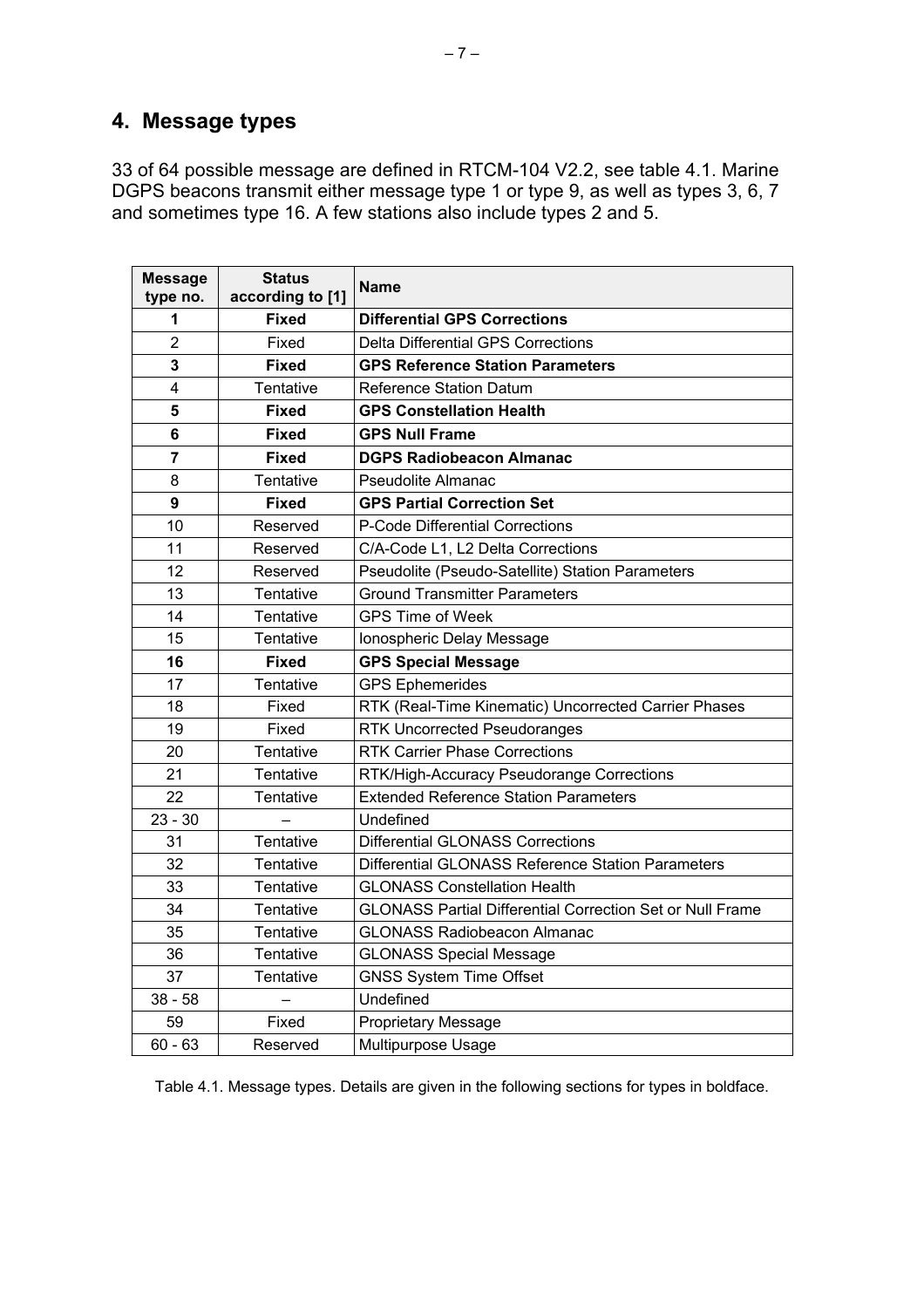#### **4.1 Message type 1 – Differential GPS Corrections**

The content of this message is shown in figure 4.1 and table 4.2. This is the primary message type which provides the pseudorange corrections PRC(t) for any user GPS measurement time t:

$$
PRC(t) = PRC(t_0) + RRC * (t - t_0),
$$

where  $PRC(t_0)$  is the 16-bit pseudorange correction, RRC is the 8-bit range-rate correction (the rate of change of the pseudorange correction), and  $t_0$  is the modified Z-count from the second header word. Now the pseudorange PRM(t) measured by the user can be corrected:

$$
PR(t) = PRM(t) + PRC(t)
$$

The message contains data for all satellites in view of the reference station. A similar message. with groups of typically three satellites, is the type 9 message.



Figure 4.1. Structure of message type 1; n = Number of Satellites. Since 40 bits are required for each satellite, there will not always be an integer number of 30-bit words. In these cases, "fill" words with 8 or 16 fill bits are necessary at the end of the message.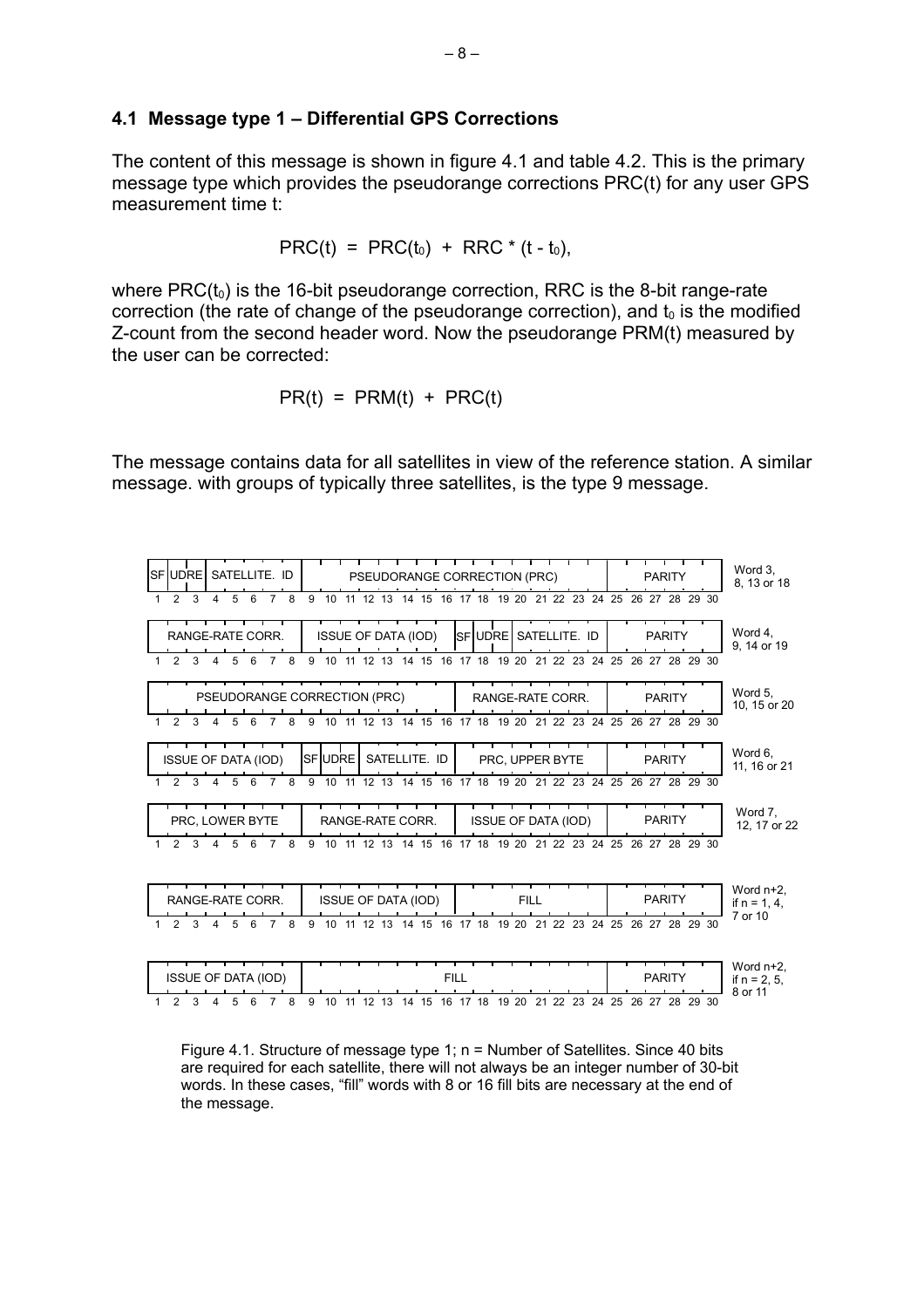| <b>Parameter</b>                               |    | <b>Bits Scaling</b>                                                                                                         | <b>Remarks</b>                                                                                                                           |
|------------------------------------------------|----|-----------------------------------------------------------------------------------------------------------------------------|------------------------------------------------------------------------------------------------------------------------------------------|
| <b>SCALE FACTOR (SF)</b>                       |    |                                                                                                                             |                                                                                                                                          |
| USER DIFFERENTIAL<br><b>RANGE ERROR (UDRE)</b> | 2  | 00: $\epsilon$ ≤ 1 m,<br>01: 1 m < $\varepsilon$ $\leq$ 4 m,<br>10: 4 m < $\varepsilon$ $\leq$ 8 m,<br>$11: \epsilon > 8$ m | The one-sigma differential error $\varepsilon$ shall be<br>multiplied by the UDRE scale factor in the<br>message header, see figure 2.1. |
| SATELLITE ID                                   | 5  |                                                                                                                             | binary $00000 =$ satellite no. 32                                                                                                        |
| <b>PSEUDORANGE</b><br><b>CORRECTION (PRC)</b>  | 16 | $0.02$ m if SF = 0,<br>$0.32$ m if SF = 1                                                                                   | 2's complement.<br>Binary 1000 0000 0000 0000 indicates a<br>problem. This satellite should not be used.                                 |
| RANGE RATE<br><b>CORRECTION (RRC)</b>          | 8  | $0.002$ m if SF = 0,<br>0.032 m/s if $SF = 1$                                                                               | 2's complement.<br>Binary 1000 0000 indicates a problem.<br>This satellite should not be used.                                           |
| <b>ISSUE OF DATA (IOD)</b>                     | 8  |                                                                                                                             | If not equal to the IOD received from the<br>satellite, satellite state has changed and<br>this satellite should not be used.            |
| <b>FILL</b>                                    |    |                                                                                                                             | alternating 1's and 0's                                                                                                                  |
| <b>PARITY</b>                                  |    |                                                                                                                             | see section 3.3                                                                                                                          |

Table 4.2. Content of a type 1 message.

#### **4.2 Message type 3 – GPS Reference Station Parameters**

This message contains the reference station's geographical location in GPS coordinates (Earth-Centered-Earth-Fixed, ECEF). It consists of four data words (figure 4.2 and table 4.3). These data are not necessary for common navigation purposes and they are ignored by many GPS receivers. The transmission period for message type 3 varies from one service provider to the next; intervals of 3 minutes to 30 minutes are common.



Figure 4.2. Message type 3.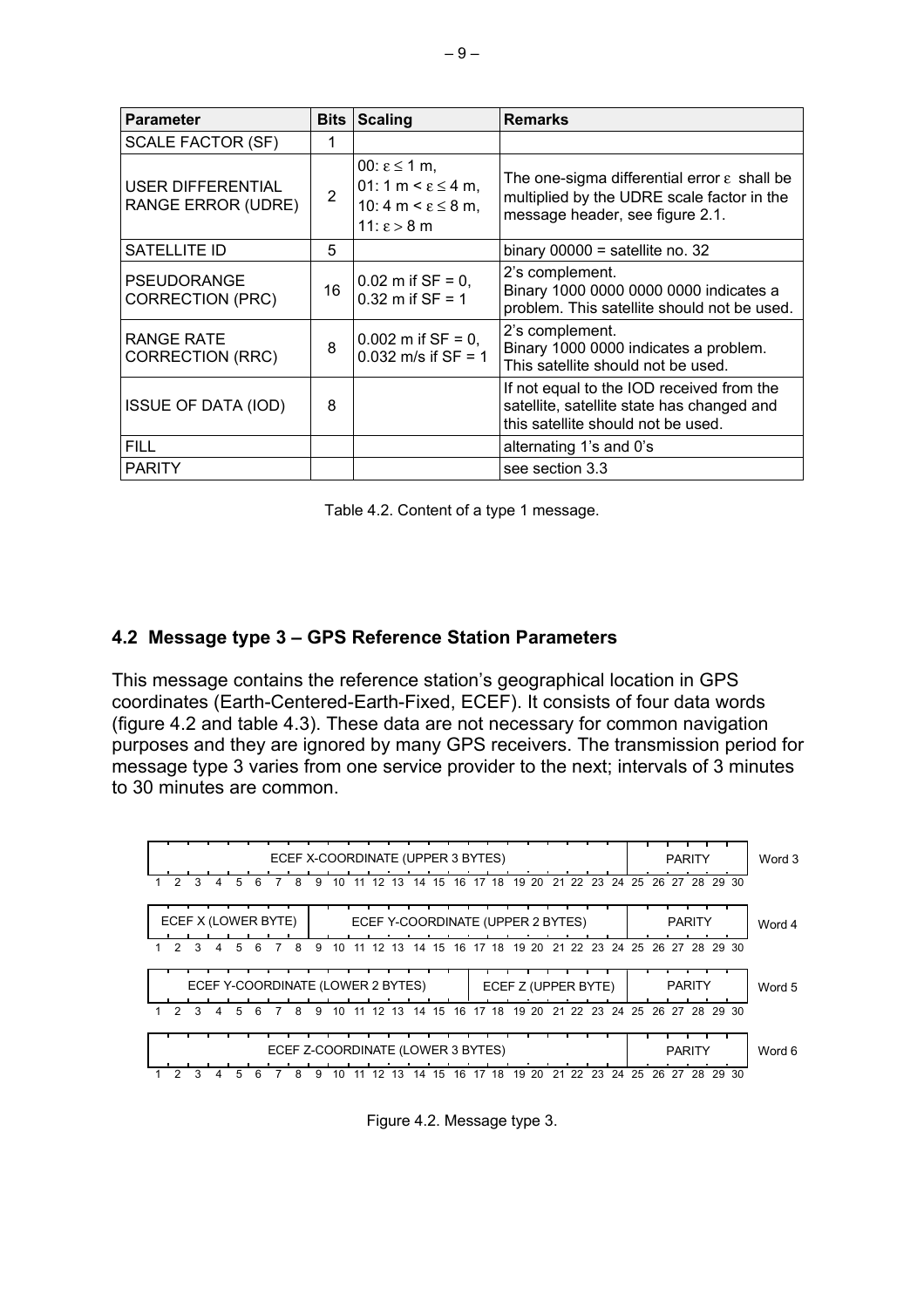| <b>Parameter</b>  | <b>Bits</b> | <b>Scaling</b><br>factor | <b>Remarks</b>                              |  |
|-------------------|-------------|--------------------------|---------------------------------------------|--|
| ECEF X-COORDINATE | 32          | 0.01 m                   |                                             |  |
| ECEF Y-COORDINATE | 32          |                          | 2's complement;<br>range = ±21 474 836.47 m |  |
| ECEF Z-COORDINATE | 32          |                          |                                             |  |
| <b>PARITY</b>     | 4 x 6       |                          | see section 3.3                             |  |

Table 4.3. Content of type 3 message.

Conversion of ECEF values X, Y, Z to latitude  $\varphi$ , longitude  $\lambda$  and ellipsoidal height h is straightforward according to the following formulas [7]:

$$
\lambda = \arctan \frac{Y}{X},
$$
  
\n
$$
\varphi = \frac{Z + e^{2}b \sin^{3} \theta}{p - e^{2}a \cos^{3} \theta},
$$
  
\n
$$
h = \frac{p}{\cos \varphi} - N,
$$

where

$$
\theta = \arctan \frac{Za}{pb},
$$
  
\n
$$
e^{2} = \frac{a^{2} - b^{2}}{a^{2}},
$$
  
\n
$$
e^{2} = \frac{a^{2} - b^{2}}{b^{2}},
$$
  
\n
$$
N = \frac{a^{2}}{\sqrt{a^{2} \cos^{2} \varphi + b^{2} \sin^{2} \varphi}},
$$
  
\n
$$
a = 6 \ 378 \ 137 \ m,
$$
  
\n
$$
b = 6 \ 356 \ 752.3142 \ m.
$$

a and b are the semiaxes of the WGS-84 reference ellipsoid. Note that h is not the height above sea level, but the height above the reference ellipsoid, which is only an approximation of the earth's surface. Differences of 50 m to the local height a.s.l. are common. Conversion between h and "orthometric" height requires sophisticated models and is beyond the scope of this paper. Conversion between WGS-84 and local coordinate systems is treated in detail in [8].

Some examples for ECEF coordinates and corresponding latitudes and longitudes are shown in chapter 5, "DGPS example messages".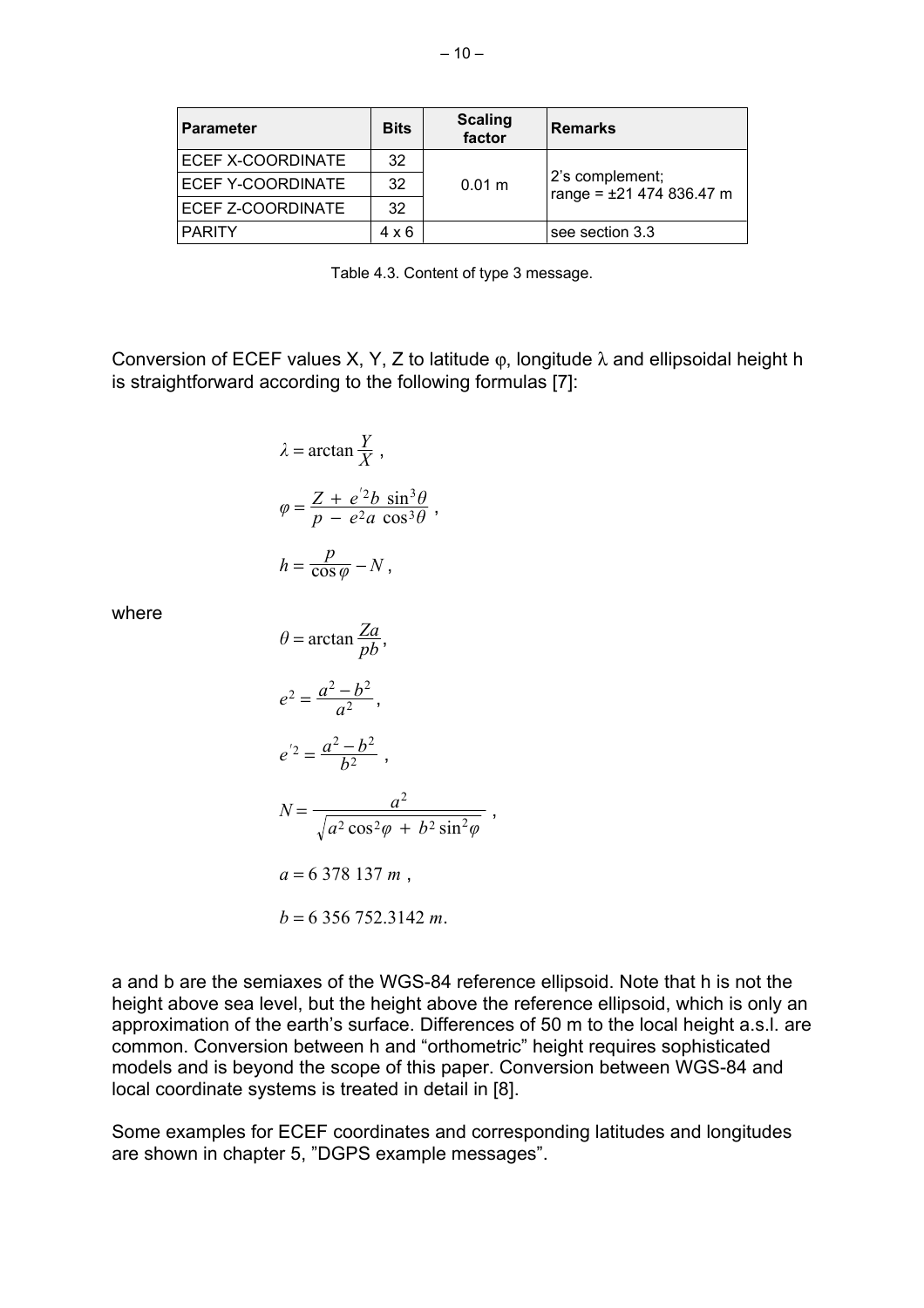### **4.3 Message type 5 – GPS Constellation Health**

The information provided by this message can assist in the operation of DGPS user equipment. A type 5 message can contain information for one or more satellites (figure 4.3 and table 4.4). The primary use is to notify the user equipment that a satellite which is deemed unhealthy by its current navigation message is usable for DGPS navigation. Type 5 messages are transmitted rather infrequently.



Figure 4.3. Message type 5. One data word is transmitted for each satellite (n = number of satellites).

| <b>Parameter</b>                 | <b>Bits</b>    | <b>Meaning</b>                                                                                                                                                                                                                                                     |
|----------------------------------|----------------|--------------------------------------------------------------------------------------------------------------------------------------------------------------------------------------------------------------------------------------------------------------------|
| <b>RESERVED</b>                  | 1              | Reserved for possible future expansion to satellite<br>numbers beyond 32                                                                                                                                                                                           |
| SATELLITE ID                     | 5              | $00000 =$ satellite no. 32                                                                                                                                                                                                                                         |
| <b>IOD LINK</b>                  | 1              | Bit set to 0: This information refers to data with IOD in<br>message type 1, 9, 20 and 21. Bit set to 1: Information<br>refers to data with IOD in message type 2.                                                                                                 |
| DATA HEALTH                      | 3              | Copy of the three most significant bits of the 8-bit<br>health status word in the GPS almanac message. Any<br>non-zero bit indicates that some or all satellite<br>navigation data is bad. See [6] for deails.                                                     |
| $C/N_0$                          | 5              | Satellite signal-to-noise ratio measured at reference<br>station. Scale factor is 1 dB, range is 25 to 55 dB;<br>bit 15 is LSB. A value of 00000 indicates that the<br>satellite is not being tracked by the reference station.<br>$00001 = 25$ dB, 11111 = 55 dB. |
| <b>HEALTH ENABLE</b>             | 1              | Bit set to 1 indicates that the satellite can be<br>considered healthy despite the fact that satellite<br>navigation data indicates the satellite is unhealthy.                                                                                                    |
| <b>NEW NAVIGATION DATA</b>       | 1              | Bit set to 1 indicates that new satellite data is being<br>acquired. A new IOD will soon appear in the type 1 or<br>type 9 message.                                                                                                                                |
| <b>LOSS OF SATELLITE WARNING</b> | 1              | Bit set to 1 indicates that a change in the satellite's<br>state to "unhealthy" is scheduled. The remaining<br>"healthy" time is estimated by the following 4 bits.                                                                                                |
| TIME TO UNHEALTHY                | 4              | See bit above. Scale factor is 5 minutes, range is<br>0 to 75 minutes; bit 22 is LSB.                                                                                                                                                                              |
| <b>SPARE</b>                     | $\overline{2}$ | not yet defined                                                                                                                                                                                                                                                    |
| <b>PARITY</b>                    | $n \times 6$   | see section 3.3                                                                                                                                                                                                                                                    |

Table 4.4. Content of a type 5 message.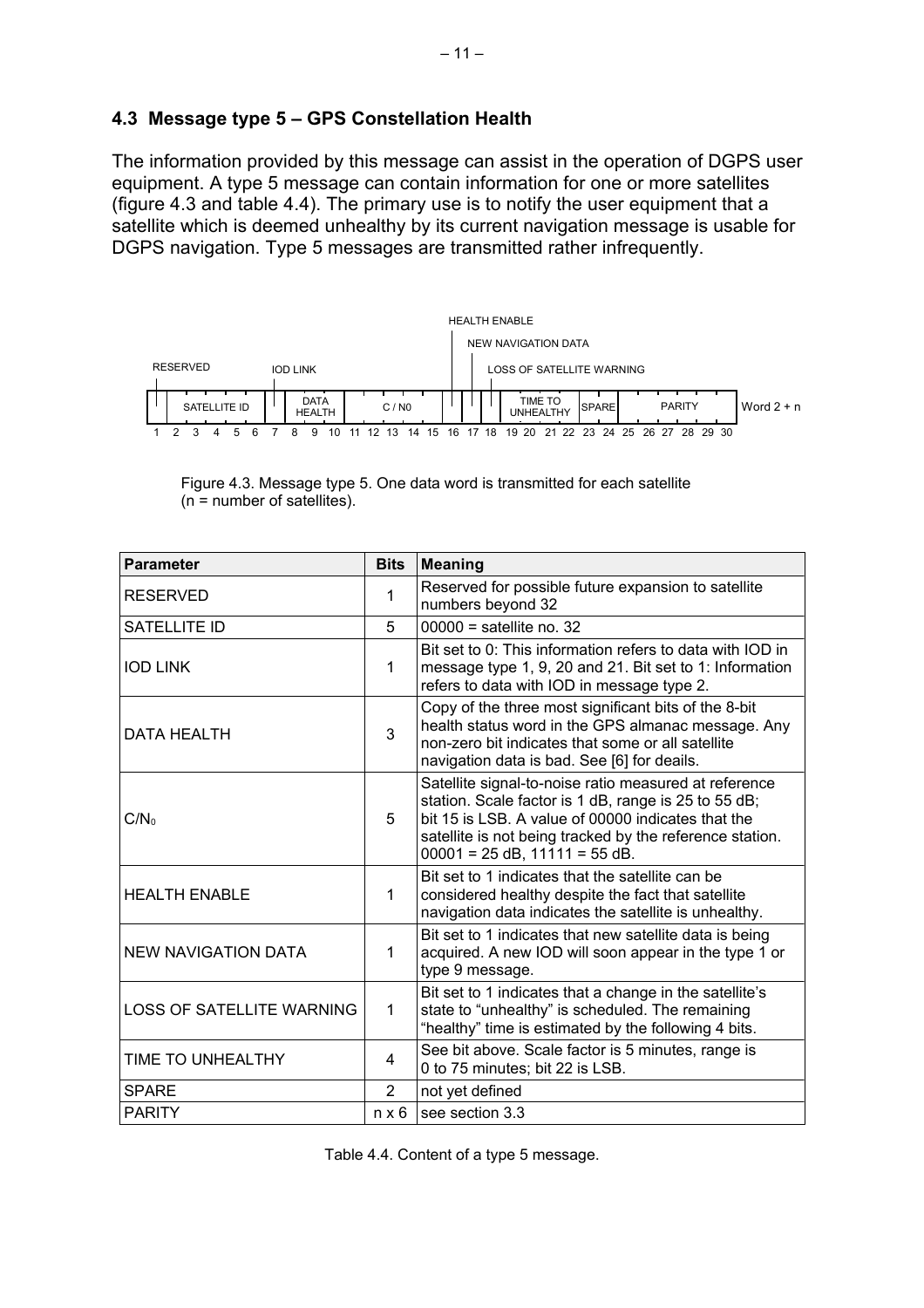#### **4.4 Message type 6 – GPS Null Frame**

This message has no parameters ( $N = 0$ , header only) and is used as transmission fill, if required. If an uneven fill is needed,  $N = 1$  is also possible. The 24 data bits in the following word are then filled with alternating 1's and 0's. In practice, however, type 6 messages with  $N = 1$  are hardly ever observed.

### **4.5 Message type 7 – DGPS Radiobeacon Almanac**

The purpose of message type 7 is to provide a properly equipped GPS receiver with the capability of automatically selecting the optimum DGPS transmitter. Its structure is shown in figure 4.3 and table 4.4. It can also provide an identification of the broadcast station. Transmission intervals of 10 to 30 minutes are common for this message type.

### **4.6 Message type 9 – GPS Partial Correction Set**

This message has the same format as type 1. But unlike type 1, with data for the whole satellite set in view, type 9 messages contain data for smaller groups of satellites, most often three. Type 9 is useful in the presence of SA for providing additional updates for satellites whose pseudorange corrections are changing fast. Moreover, type 9 messages provide a higher noise immunity than type 1, since headers are transmitted at a much higher rate and allow a faster resynchronization. This is probably the main reason why the majority of marine DGPS beacons transmits type 9 rather than type 1 messages.



Figure 4.3. Message type 7. Three data words are used for each radiobeacon (n = number of beacons in the message).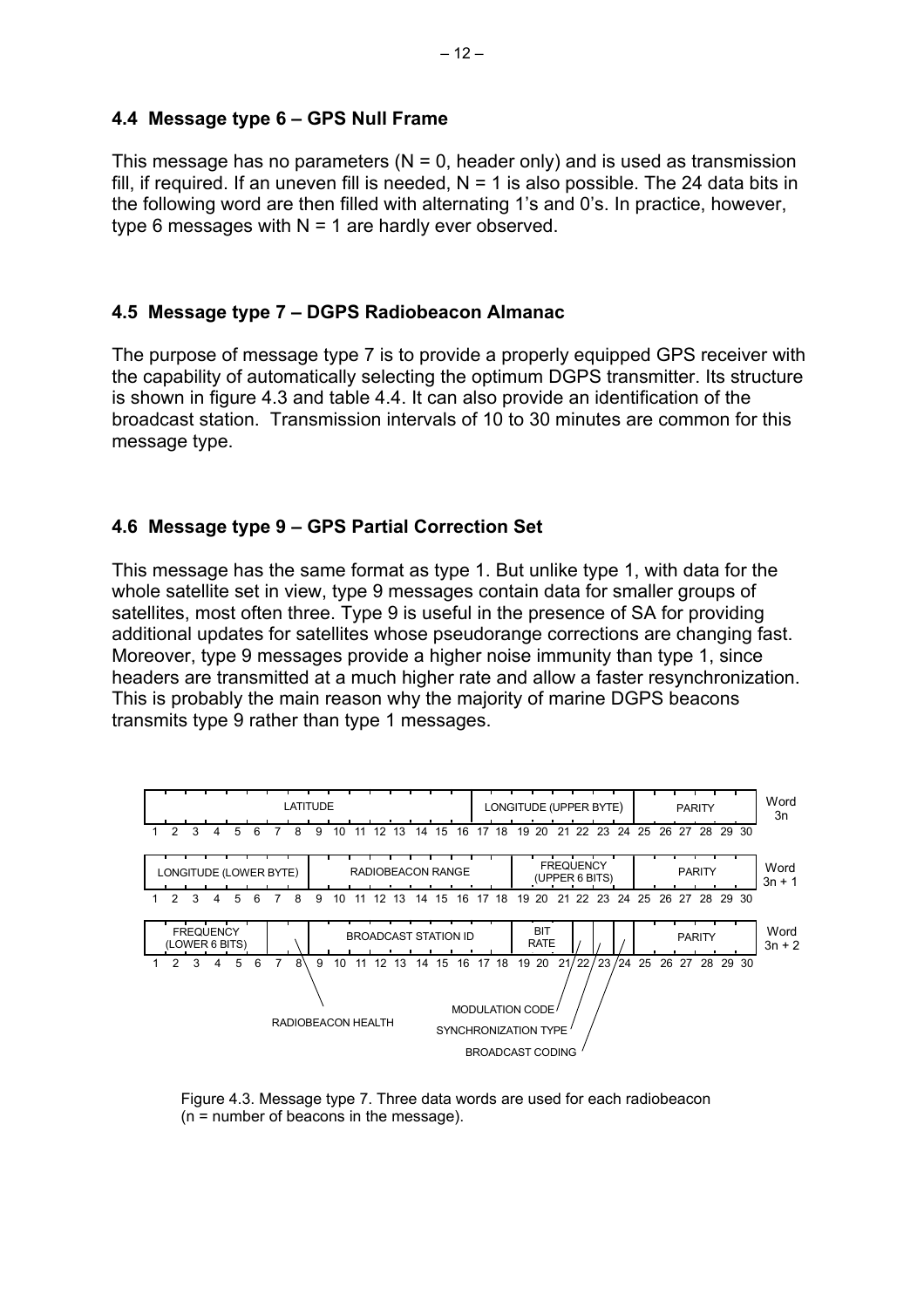| <b>Parameter</b>                      | <b>Bits</b>    | <b>Scaling</b><br>factor | Range                                                                                                                                                                        | <b>Remarks</b>                                                          |
|---------------------------------------|----------------|--------------------------|------------------------------------------------------------------------------------------------------------------------------------------------------------------------------|-------------------------------------------------------------------------|
| <b>LATITUDE</b>                       | 16             | $0.002747^{\circ}$       | $±90^{\circ}$                                                                                                                                                                | 2's complement                                                          |
| <b>LONGITUDE</b>                      | 16             | 0.005493°                | $±180^\circ$                                                                                                                                                                 | 2's complement                                                          |
| <b>RADIOBEACON</b><br><b>RANGE</b>    | 10             | 1 km                     | 0 - 1023 km                                                                                                                                                                  |                                                                         |
| <b>FREQUENCY</b>                      | 12             | 100 Hz                   | 0000000000000000 = 190 kHz to<br>1111111111111111 = 599.5 kHz                                                                                                                | channel spacing<br>is usually 500 Hz                                    |
| <b>RADIOBEACON</b><br><b>HEALTH</b>   | $\overline{2}$ |                          | 00: radiobeacon operation normal<br>01: no integrity monitoring<br>10: no information available<br>11: do not use this radiobeacon                                           |                                                                         |
| <b>BROADCAST</b><br><b>STATION ID</b> | 10             |                          | 0 to 1023                                                                                                                                                                    |                                                                         |
| <b>BROADCAST</b><br><b>BIT RATE</b>   | 3              |                          | 000: 25 bits/sec<br>$001: 50 \text{ bits/sec}$<br>010: 100 bits/sec<br>011: 110 bits/sec<br>100: 150 bits/sec<br>101: 200 bits/sec<br>110: 250 bits/sec<br>111: 300 bits/sec | common values<br>for marine DGPS<br>beacons are 100<br>and 200 bits/sec |
| <b>MODULATION CODE</b>                | 1              |                          | $0 = \text{MSK}$ ,<br>$1 = FSK$                                                                                                                                              | usually 0                                                               |
| <b>SYNCHRONIZATION</b><br><b>TYPE</b> | 1              |                          | $0 =$ asynchronous,<br>$1 =$ synchronous                                                                                                                                     |                                                                         |
| <b>BROADCAST</b><br><b>CODING</b>     | 1              |                          | $0 = no$ added coding<br>$1 = FEC coding$                                                                                                                                    | usually 0                                                               |
| <b>PARITY</b>                         |                |                          |                                                                                                                                                                              | see section 3.3                                                         |

Table 4.4. Content of message type 7.

## **4.7 Message type 16 – GPS Special Message**

This is a plain text ASCII message (figure 4.4). It can be up to 90 characters long. Fill bits may be necessary at the end of the message. Fill pattern is 00000000, not 10101010 as in some other message types.



Figure 4.4. Example of a type 16 message.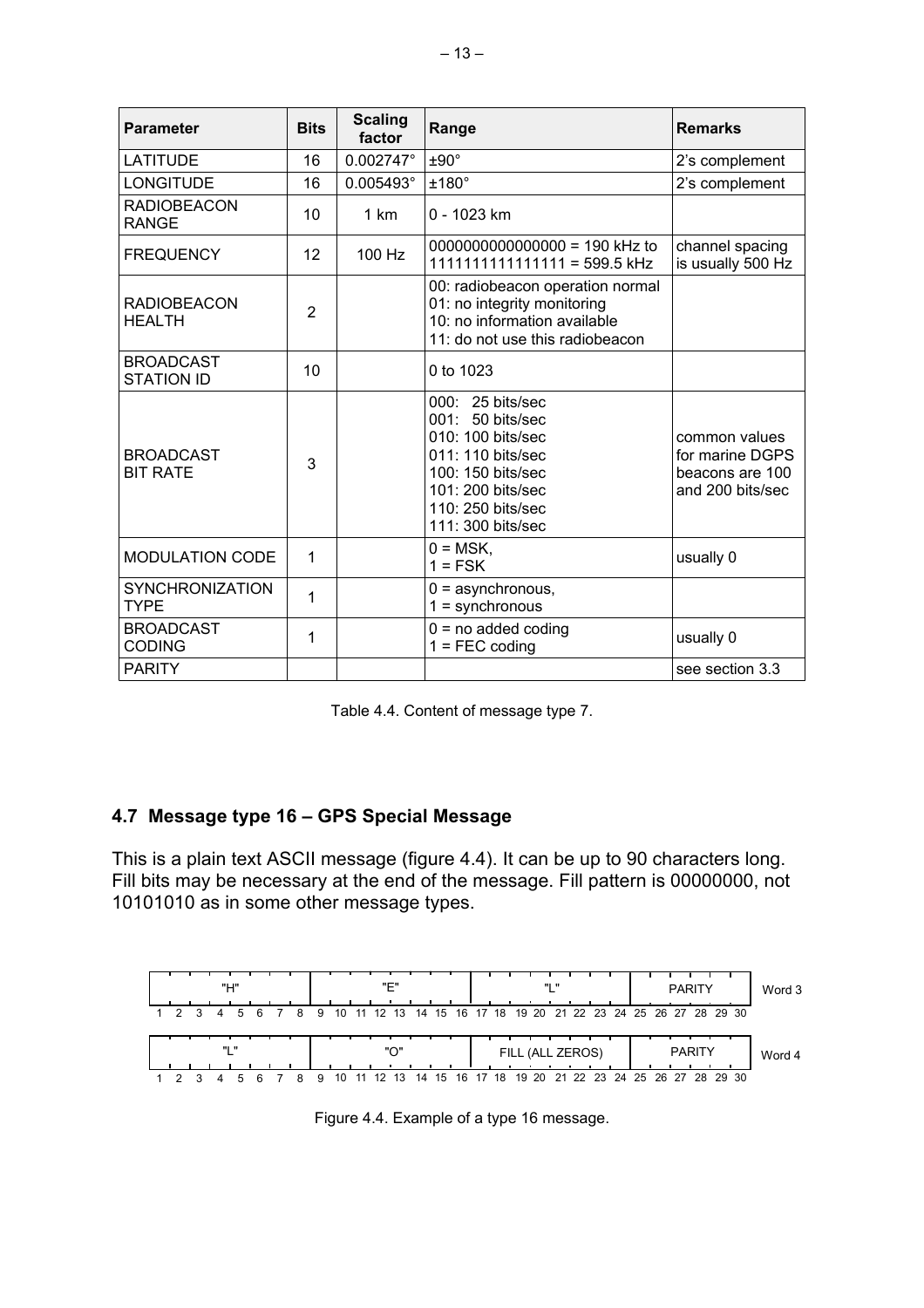# **5. DGPS example messages**

This chapter provides some decoded DGPS messages received in Europe. The messages are shown in an arbitrary format, actually the output format of the decoding software: One line with information derived from the header words is followed by indented lines with the major data from the message body.

|                                                       |  |  | Id: 815 Type: 1 Z: 4083 Seq: 1 N: 14 Health: 0                               |
|-------------------------------------------------------|--|--|------------------------------------------------------------------------------|
| $Sat = 24$ PRC = $-4.76$ m + .012 m/s                 |  |  | $IOD = 207$ $UDRE < 4 m$                                                     |
| $Sat = 4$ PRC = 1.66 m - 022 m/s                      |  |  | $IOD = 0$<br>UDRE $<$ 1 m                                                    |
| $Sat = 25$ PRC = $-2.54$ m + .050 m/s                 |  |  | $IOD = 120$<br>UDRE $< 4$ m                                                  |
| $Sat = 1$ PRC = $4.52$ m - .008 m/s                   |  |  | $IOD = 58$<br>UDRE $<$ 1 m                                                   |
| $Sat = 19$ $PRC = -6.62 \text{ m} + .010 \text{ m/s}$ |  |  | $IOD = 181$<br>UDRE $< 4$ m                                                  |
|                                                       |  |  | $Sat = 20$ PRC = .48 m + .000 m/s IOD = 6<br>UDRE $< 4 m$                    |
| $Sat = 13$ PRC = 1.60 m + .022 m/s                    |  |  | $IOD = 5$<br>UDRE $<$ 1 m                                                    |
| $Sat = 7$ PRC = $-12.20$ m                            |  |  | $-.038 \text{ m/s}$ $IOD = 58$ UDRE < 4 m                                    |
|                                                       |  |  | Id: 815 Type: 1 Z: 4091 Seq: 2 N: 14 Health: 0                               |
| $Sat = 24$ PRC = $-4.74$ m + .010 m/s                 |  |  | $IOD = 207$ $UDRE < 4 m$                                                     |
|                                                       |  |  | $Sat = 4$ PRC = 1.72 m - .006 m/s IOD = 0<br>UDRE $<$ 1 m                    |
|                                                       |  |  | $Sat = 25$ PRC = $-3.00$ m - $.044$ m/s IOD = 120<br>UDRE $< 4 m$            |
| $Sat = 1$ PRC = 4.56 m - .002 m/s                     |  |  | $IOD = 58$<br>UDRE $<$ 1 m                                                   |
| $Sat = 19$ PRC = $-6.60$ m + .006 m/s                 |  |  | $IOD = 181$<br>UDRE $< 4 m$                                                  |
|                                                       |  |  | $Sat = 20$ PRC = .68 m + .048 m/s IOD = 6<br>UDRE $< 4$ m                    |
|                                                       |  |  | $Sat = 13$ $PRC = 1.48 \text{ m} - .004 \text{ m/s}$ $IOD = 5$<br>UDRE < 1 m |
|                                                       |  |  | Sat = $7$ PRC = $-12.08$ m - $.010$ m/s IOD = 58 UDRE < 4 m                  |
|                                                       |  |  | Id: 815 Type: 1 Z: 4100 Seq: 3 N: 14 Health: 0                               |
| $Sat = 24$ PRC = $-5.04$ m - .060 m/s                 |  |  | $IOD = 207$ $UDRE < 4 m$                                                     |
| $Sat = 4$ PRC = 1.48 m - .052 m/s                     |  |  | $IOD = 0$<br>UDRE $<$ 1 m                                                    |
| $Sat = 25$ PRC = $-3.20$ m - .076 m/s                 |  |  | $IOD = 120$<br>UDRE $< 4 m$                                                  |
| $Sat = 1$ PRC = $4.84 \text{ m} + .054 \text{ m/s}$   |  |  | $IOD = 58$<br>UDRE < 1 m                                                     |
| $Sat = 19$ $PRC = -6.28 \text{ m} + .062 \text{ m/s}$ |  |  | $IOD = 181$<br>UDRE $< 4 m$                                                  |
| $Sat = 20$ PRC = .46 m + .004 m/s                     |  |  | $\text{IOD} = 6$<br>UDRE $< 4$ m                                             |
| $Sat = 13$ PRC = 1.62 m + .030 m/s                    |  |  | $IOD = 5$<br>UDRE $<$ 1 m                                                    |
| $Sat = 7$ PRC = $-12.30$ m - .048 m/s                 |  |  | $IOD = 58$<br>UDRE $< 4$ m                                                   |
|                                                       |  |  |                                                                              |

Figure 5.1. Sequence of type 1 messages. PRC values are typically within ± several ten metres. The value following the PRC and the "+" or "-" sign is the range rate correction RRC.

| Id: 705 Type: 9 Z: 1802 Seq: 6 N: 5 Health: 0 |                                                                            |
|-----------------------------------------------|----------------------------------------------------------------------------|
|                                               | Sat = 24 PRC = $-15.42$ m + .190 m/s IOD = 61 UDRE < 1 m                   |
|                                               | Sat = $6$ PRC = $9.36$ m + $.180$ m/s IOD = 125 UDRE < 1 m                 |
|                                               | Sat = $5$ PRC = $-1.00$ m + .228 m/s IOD = 83 UDRE < 1 m                   |
| Id: 705 Type: 9 Z: 1805 Seq: 7 N: 5 Health: 0 |                                                                            |
|                                               | $Sat = 25$ PRC = $5.82 \text{ m} + .150 \text{ m/s}$ IOD = 135 UDRE < 1 m  |
|                                               | Sat = 29 PRC = $-18.88$ m + $.384$ m/s IOD = 239 UDRE < 1 m                |
|                                               | Sat = 30 PRC = $4.38 \text{ m} + .032 \text{ m/s}$ IOD = 98 UDRE < 1 m     |
|                                               | Id: 705 Type: 9 Z: 1808 Seq: 0 N: 5 Health: 0                              |
|                                               | Sat = $4$ PRC = $7.12$ m - .238 m/s IOD = $45$ UDRE < 1 m                  |
|                                               | Sat = 9 PRC = $-17.92 \text{ m}$ + $.544 \text{ m/s}$ IOD = 232 UDRE < 1 m |
|                                               | Sat = 24 PRC = $-15.38$ m + $.176$ m/s IOD = 61 UDRE < 1 m                 |
| Id: 705 Type: 9 Z: 1812 Seq: 1 N: 5 Health: 0 |                                                                            |
|                                               | Sat = $6$ PRC = $9.50 \text{ m} + .162 \text{ m/s}$ IOD = 125 UDRE < 1 m   |
|                                               | Sat = $5$ PRC = $-.54$ m + $.224$ m/s IOD = 83 UDRE < 1 m                  |
|                                               | Sat = 25 PRC = $5.84 \text{ m} + .150 \text{ m/s}$ IOD = 135 UDRE < 1 m    |
|                                               |                                                                            |

Figure 5.2. Type 9 messages recorded in April 2000, before SA was turned off. RRC's are much larger than in figure 5.1.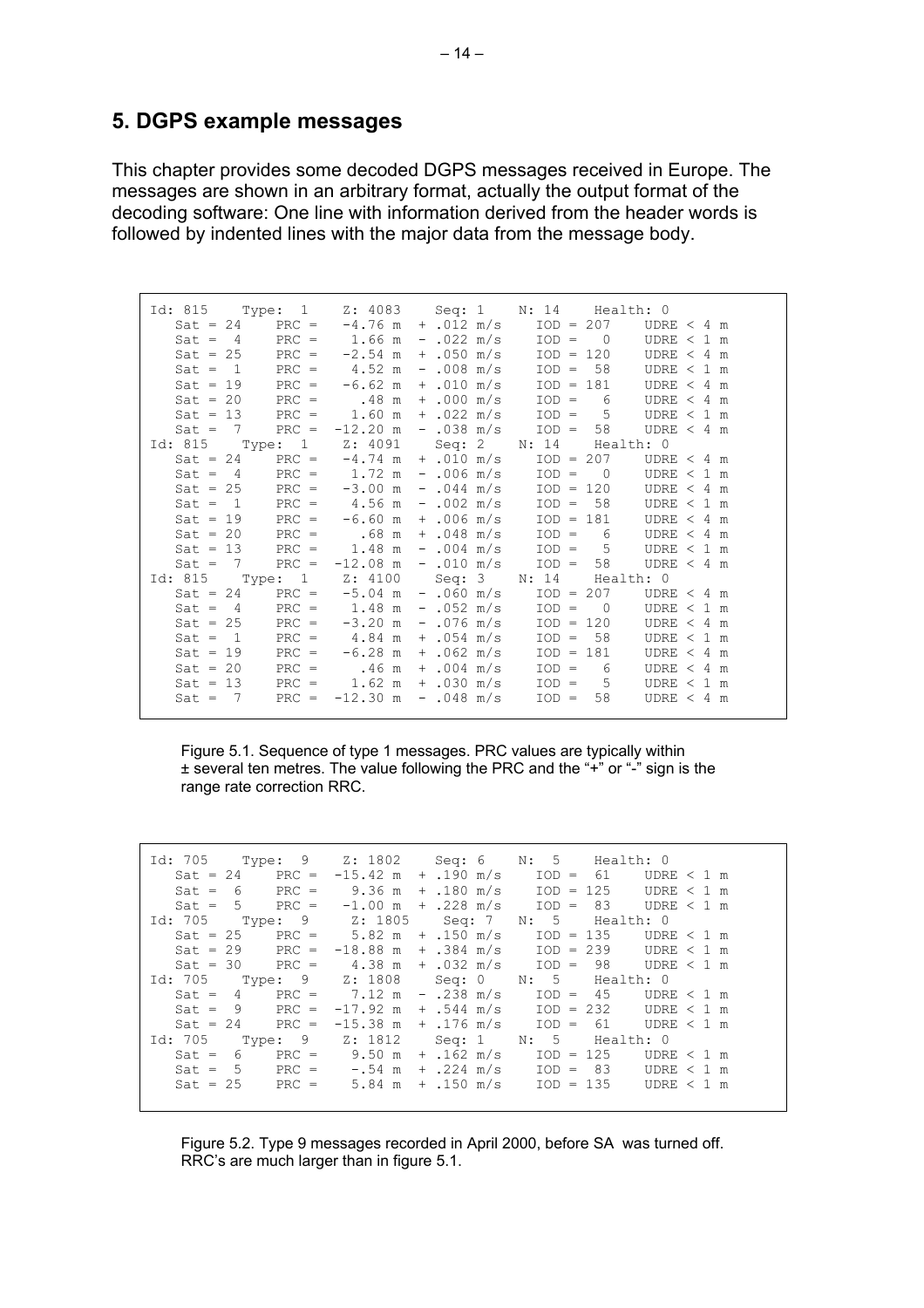| Id: 428 Type: 9 Z: 3675 Seq: 6 N: 4 Health: 0<br>Sat = 14 PRC = $-11.86$ m - .002 m/s IOD = 24 UDRE < 1 m<br>Sat = $4$ PRC = $-8.18$ m - $.008$ m/s IOD = 192 UDRE < 1 m |  |  |                |
|--------------------------------------------------------------------------------------------------------------------------------------------------------------------------|--|--|----------------|
| Id: 428 Type: 6 Z: 3673 Seq: 7 N: 0 Health: 0                                                                                                                            |  |  |                |
| Id: 428 Type: 6 Z: 3673 Seq: 0 N: 0 Health: 0                                                                                                                            |  |  |                |
| Id: 428 Type: 9 Z: 3675 Seq: 1 N: 5 Health: 2                                                                                                                            |  |  |                |
| Sat = $5$ PRC = $2.26$ m + $.006$ m/s IOD = 142 UDRE < 0.5 m                                                                                                             |  |  |                |
| Sat = 30 PRC = $2.72 \text{ m} + .002 \text{ m/s}$ IOD = 111 UDRE < 0.5 m                                                                                                |  |  |                |
| $Sat = 24$ PRC = .74 m - .002 m/s IOD = 180 UDRE < 0.5 m                                                                                                                 |  |  |                |
| Id: 428 Type: 9 Z: 3678 Seq: 2 N: 5 Health: 0                                                                                                                            |  |  |                |
| Sat = $6$ PRC = $-.26$ m + $.002$ m/s IOD = 234 UDRE < 1 m                                                                                                               |  |  |                |
| Sat = 29 PRC = $-5.10$ m - $.002$ m/s IOD = 46 UDRE < 1 m                                                                                                                |  |  |                |
| Sat = $25$ PRC = $-.90$ m + $.000$ m/s IOD = 70 UDRE < 1 m                                                                                                               |  |  |                |
| Id: 428 Type: 9 Z: 3680 Seq: 3 N: 4 Health: 0                                                                                                                            |  |  |                |
| $Sat = 14$ PRC = $-11.86$ m + .006 m/s IOD = 24                                                                                                                          |  |  | UDRE $<$ 1 m   |
| Sat = $4$ PRC = $-8.10$ m - .006 m/s IOD = 192 UDRE < 1 m                                                                                                                |  |  |                |
| Id: 428 Type: 9 Z: 3681 Seq: 4 N: 5 Health: 2                                                                                                                            |  |  |                |
| $Sat = 5$ PRC = 2.22 m + .004 m/s IOD = 142                                                                                                                              |  |  | UDRE $<$ 0.5 m |
| $Sat = 30$ $PRC = 2.70 \text{ m} + .000 \text{ m/s}$ $IOD = 111$                                                                                                         |  |  | UDRE $<$ 0.5 m |
| $Sat = 24$ PRC = .68 m - .004 m/s IOD = 180                                                                                                                              |  |  | UDRE $<$ 0.5 m |
|                                                                                                                                                                          |  |  |                |

Figure 5.3. Another type 9 sequence. This station utilises the UDRE scaling factor in the header to specify UDRE values below 1 m. Note the type 6 fill messages at  $Z = 3673$ .

Id: 492 Type: 3 Z: 5021 Seq: 7 N: 4 Health: 0 X = 3705136.80 m Y = 514898.59 m Z = 5148735.87 m 54°10'59"n 7°54'42"e 52.2 m ellipsoidal height Id: 705 Type: 3 Z: 2289 Seq: 2 N: 4 Health: 0 X = 3579683.44 m Y = 508397.25 m Z = 5236838.89 m 55°33'28"n 8°05'00"e 99.9 m ellipsoidal height Id: 815 Type: 3 Z: 4166 Seq: 4 N: 4 Health: 0  $X = 3252028.07 \text{ m}$   $Y = 277209.65 \text{ m}$   $Z = 5461558.56 \text{ m}$ 59°18'24"n 4°52'20"e 121.2 m ellipsoidal height

Figure 5.4. Type 3 messages from three radiobeacons, showing examples for ECEF coordinates and corresponding latitudes and longitudes.

| Id: 425 Type: 7 Z: 5728 |                                                                                                                                |         | Seq: 0<br>52°00'n 4°07'e 120 km 287.5 kHz                                                       | N: 3<br>Health 0 Tx 425                   | Health: 0                                         | $200$ bps                                        |
|-------------------------|--------------------------------------------------------------------------------------------------------------------------------|---------|-------------------------------------------------------------------------------------------------|-------------------------------------------|---------------------------------------------------|--------------------------------------------------|
| Id: 469 Type: 7         | $0^{\circ}00^{\circ}n$ $0^{\circ}00^{\circ}e$<br>$56^{\circ}18$ 'n $12^{\circ}27$ 'e<br>$57°42'n$ 10°35'e<br>$59°01'n$ 10°31'e | Z: 5547 | Seq: 3<br>150 km 305.5 kHz<br>150 km 293.5 kHz<br>150 km 298.5 kHz Health 0<br>150 km 288.0 kHz | N: 12<br>Health 0<br>Health O<br>Health O | Health: 0<br>Tx 469<br>Tx 466<br>Tx 453<br>Tx 500 | $200$ bps<br>$200$ bps<br>$100$ bps<br>$100$ bps |
| Id: 491                 | Type: 7                                                                                                                        | Z: 3021 | Seq: $6$<br>54°11'n 7°55'e 200 km 313.0 kHz Health 0 Tx 492                                     | N: 3                                      | Health: 0                                         | $200$ bps                                        |

Figure 5.5. Type 7 messages. Stations 425 just identifies itself. Station 469, recorded during a test phase, refers to 466, 453 and 500, but does not tell its own location. Stations 491 refers to 492 without mentioning itself. Note that all three stations transmit the broadcast station number in the header, not the reference station number, see section 3.2.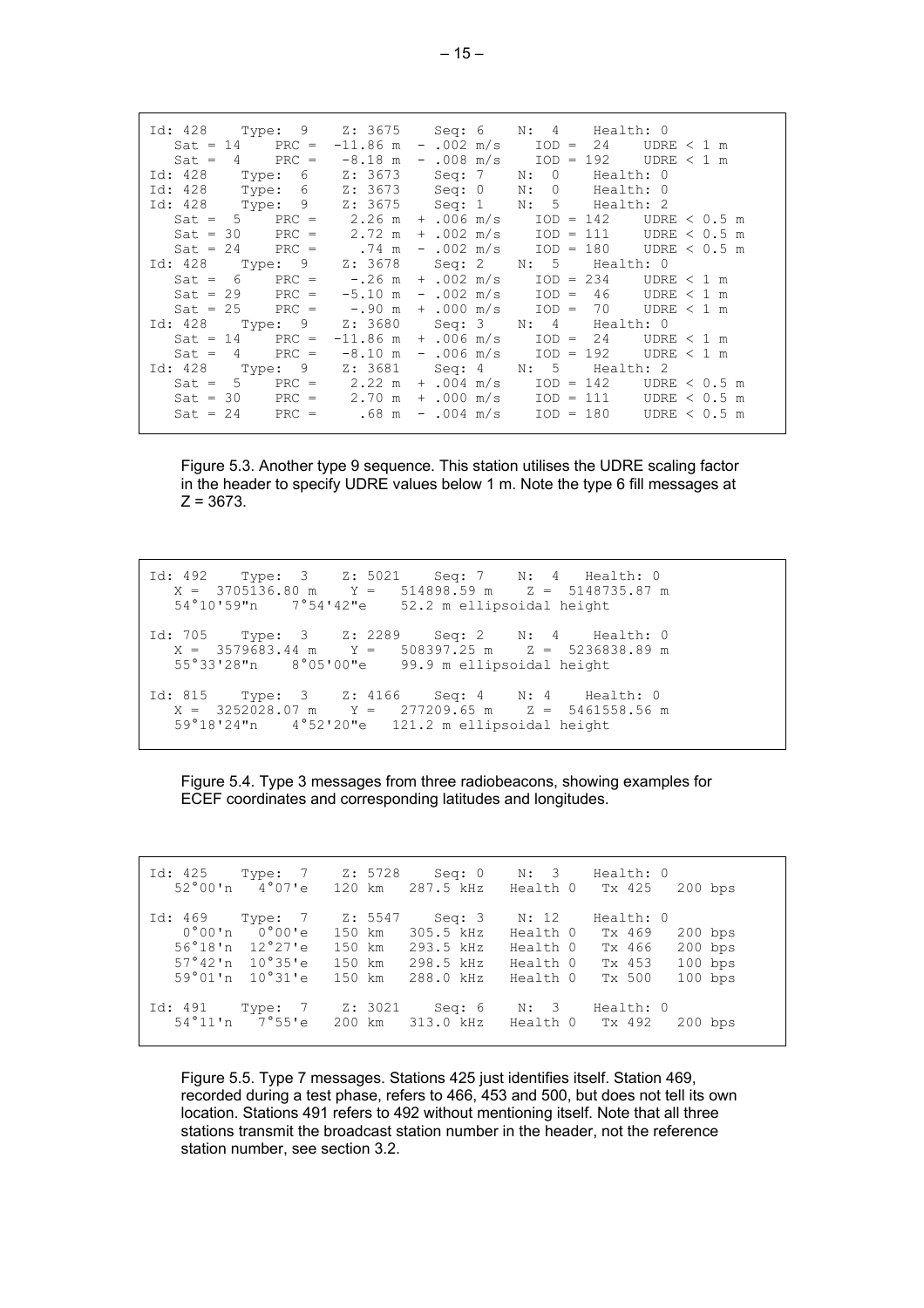# **6. Interfacing of DGPS receiver and GPS equipment**

Marine instrumentation like GPS navigation equipment, compasses etc. are often interconnected through a serial interface according to the NMEA-0183 standard [9]. This is preferably a symmetrical RS-422 line, but asymmetrical RS-232 operation is also supported. Standard baud rate is 4800, but other values are possible as well. Small GPS receivers, especially handheld devices, are often fitted with an RS-232 interface, rather than with the more costly RS-422.

The RTCM standard [1] provides some rules how to convert from the synchronous DGPS data stream to an asynchronous serial transfer. The most important ones are the *byte format rule*, the *most significant bit first rule* and the *bit slip rule*. These rules can be summarised as follows:

The DGPS receiver will assemble the received bits into 8-bit bytes. No byte or word synchronisation should be assumed; the GPS unit is responsible for synchronising to the 30-bit word boundaries, for error detection etc. Six DGPS bits are packed into a byte. The bit received first (the most significant bit, MSB) is put into the least significant bit (LSB, bit 0) of the asynchronous interface. As RS-232/422 transmits LSB first, "MSB first" is maintained on the asynchronous serial line. Bit 6 is set to 1 and bit 7 is set to 0. This process is illustrated in figure 6.1.



Figure 6.1. Transmitting DGPS data on a serial asynchronous line.

The reason for the MSB first rule is not obvious. It introduces the need for a "byte roll" for both transmitter and receiver. However, this is a simple operation compared to synchronisation, word reassembly, error detection and data extraction.